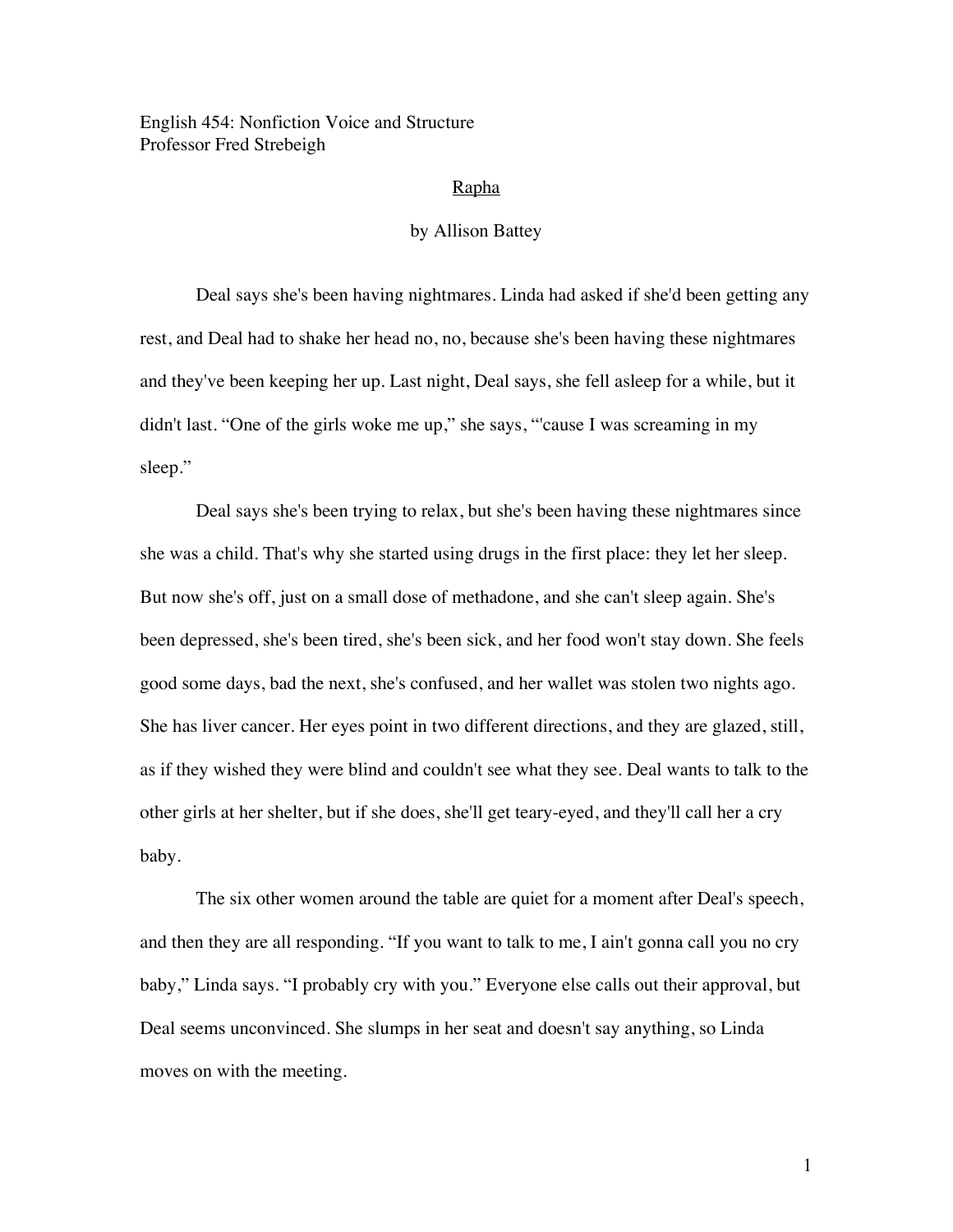"Go to Hebrews 11," she says, turning the pages of her bible. "Who wants to read?"

Rosalind, sitting to Linda's left, opens her own bible and begins: "Now faith is the substance of things hoped for, the evidence of things not seen."

Linda looks over the tops of her reading glasses and asks who can explain the passage. Yvette volunteers right away. "It means faith in God first," she chirps. "God goes before everything and everybody."

"Mmm hmm," Linda hums.

But Deal looks more confused than she did before, and Linda notices. What are you thinking, Deal?

Deal shakes her head, her cross-pointing eyes and sad, pinched face expressionless except for a wrinkled brow. "I believe but…how come when addicts get clean they start going to church and they get this whole holier-than-thou thing?" she says. "How come they talk about God so much?"

I have to stop my pen when she says that. I have to look up from my notes and look into her eyes because now Deal is asking them the question I had been trying to ask them myself.

Village of Power is a day program for African American women recovering from drug addiction that sits in the basement of a health center in New Haven, Connecticut, two blocks down the beleaguered Dixwell Avenue, two blocks from Yale University. In the newly-proliferating world of community substance abuse treatment centers, Village of Power in many ways stands by itself. Unlike many other programs, it is primarily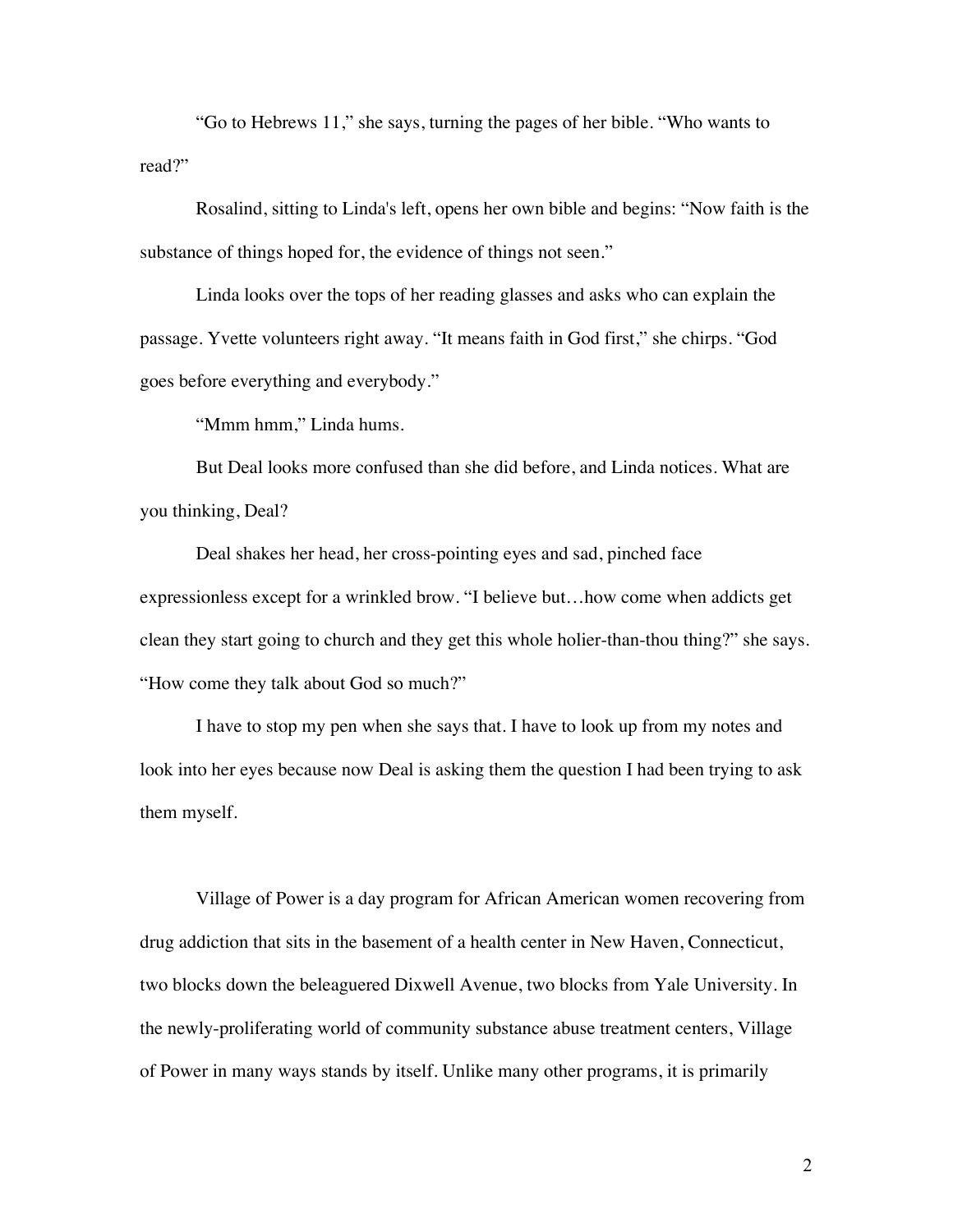staffed by former drug abusers, people who can empathize with their clients on more than a theoretical level. Unlike many other programs, it has an entire workshop devoted to sewing, where clients can make ponchos, hats, and scrunchies, piecing together their lives while they cut out their addictions. And unlike many other programs, the core of Village of Power's treatment – beyond the usual focus on self-esteem, impulse control, and relationship stability – seems to be God.

Tucked among the program's group therapy sessions on "Relapse Prevention" and "Recovery Skills" are at least three meetings every week focused specifically on spirituality. Village of Power brings in community ministers to talk to its clients, shows evangelical videos of inspirational preachers, and organizes a weekly Rapha class, which is a combination bible study and therapy group named in reference to Jehovah Rapha, an Old Testament name for God that means "The Lord Heals." Far beyond therapy groups, religion is ever-present at Village of Power. Clients mention God at every hour of every day, at every group they attend. In the sewing room, they make pillows embroidered with "I love Jesus" or vestments to give to the pastors at their churches. And all over the walls of the maze-like center (painted a feminine purple to make the women more comfortable, as the program's founder says) clients can find posters and paintings and tapestries that bring the Lord into the room, from a woven rug displaying a biblical scene to a simple sign proclaiming "God Bless!"

But most importantly, unlike many other treatment programs, Village of Power works. The research firm that monitors Village of Power's success rate says the program has a client retention rate of 75 percent, meaning that 75 percent of Village of Power's clients stick with the program for at least three years, often staying clean and sober,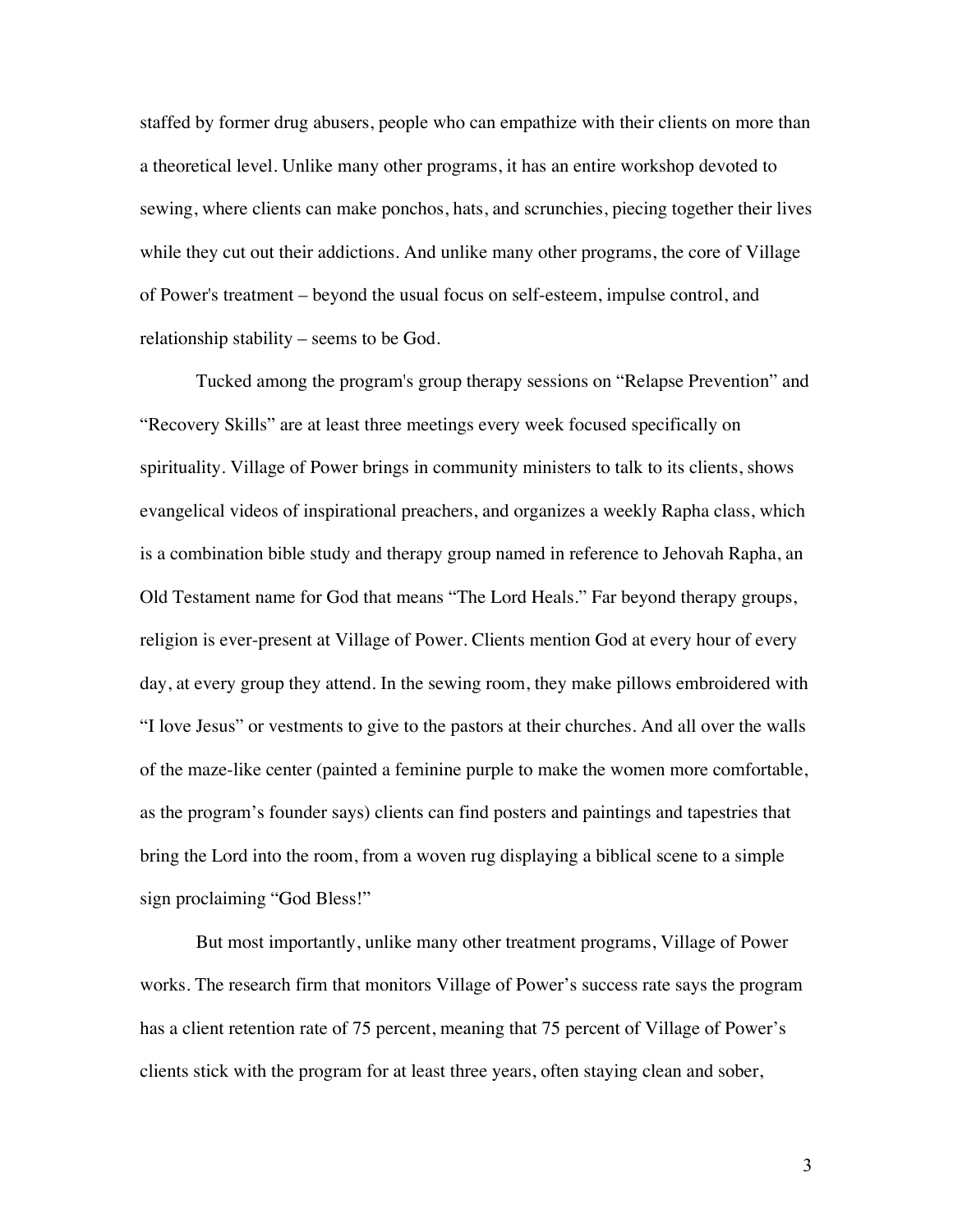finding jobs and housing, and reconnecting with their families. According to Ed Matison, a New Haven alderman who runs South Central Behavioral Health Network, the umbrella organization for most substance abuse and mental health clinics in South Central Connecticut, Village of Power has an impressively low relapse rate. Many of its former clients go on to become counselors and social workers, and one has even started her own design label. Women who attend Village of Power say they love the program and often will do anything to get there, a stark contrast to the typically reluctant relationship between drug abusers and rehab. According to Matison, Village of Power's success is tied up with its reliance on religion. While the use of religion in substance abuse treatment (once discouraged or even banned) has become more common in recent years, few groups use spirituality as explicitly as Village of Power, and that's why, Matison says, the clients keep coming back.

"I call it Bible thumping," Deal says, looking at Linda nervously.

Linda, who is large, square-faced, and at this moment, fire-eyed, snaps back: "I call it grasping onto life!" Everyone else is silent at Deal's statement. This is Rapha, a time for peace. One girl gets up and leaves as if to escape the storm she knows is coming.

"I don't understand why…" Deal says. "Addicts…they talk about God a lot…it's constant. It's constant." Deal speaks searchingly, leaving long pauses between her words. I can tell she doesn't mean to be antagonistic. She's struggling, and she really wants to know why God, why… but Linda is taking this as a challenge.

Everyone starts to answer Deal. Linda reads out the Lord's Prayer and says she's going to get Deal a walkman and some of spiritual tapes so she can get some inspiration.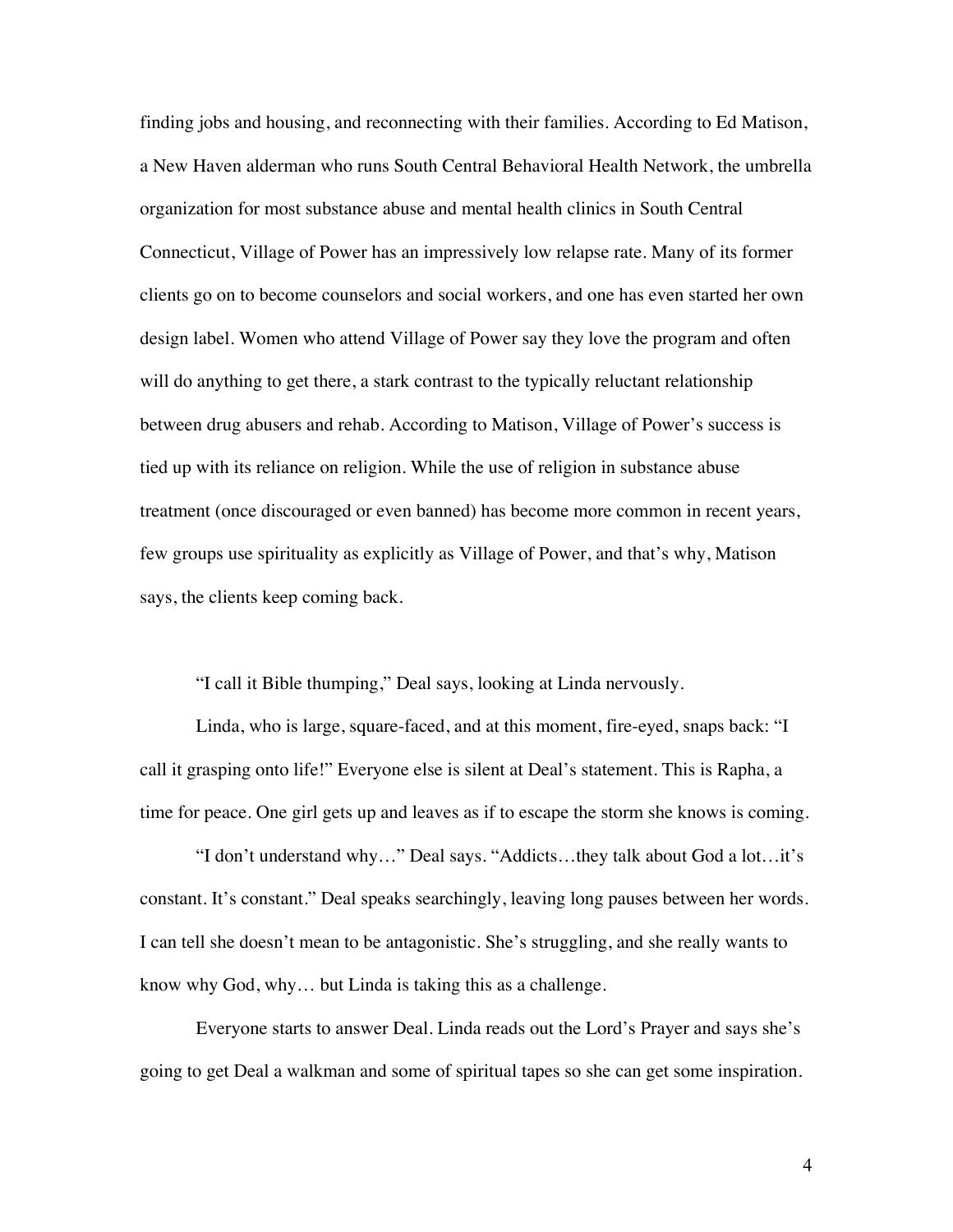Rosalind starts going on about how God is sinless, how he is "the Father, the Son, the Holy Spirit. Always in three. The trinity." Johnnie-Anne's gravelly voice cuts above the growing din: "God gave you *eyes* to *see*," she says, gesturing to herself and then to Deal. "*Ears* to *hear*. *Heart* to *love*. *Faith* to *heal*." The room is loud now, everyone talking at the same time, then looking at Deal, who is crying.

"I know that!" she says. "You're not understanding what I'm saying."

Everyone quiets down. Johnnie-Ann, who is sitting next to Deal, hands Deal a tissue and puts an arm around her shoulders.

"I didn't mean to get deep," Deal says, "I just had a question. I believed all these years, but my liver hasn't gotten better."

Linda counters, "*That's* because of your faith," but Johnnie Ann looks at Deal and shakes her head. "You gotta put all your trust in God and he will heal you," she says. "He's seeing you right now, through me, you crying. We're not saying things to hurt you; we're saying things because we love you. It's just you have to trust in our Father. He's our Father *and* our daddy."

Deal wipes her eyes and brightens a little.

"It ain't your time," Johnnie-Anne says, "so you might as well turn it around."

Village of Power founder Sue Feldman certainly gets it, but only to a point. She understands the importance of spirituality to her clients' recovery, to be sure. She understands that for the African American women she treats, faith is an avenue back to their communities, that reading the Bible improves clients' literacy, and that saying a prayer is eminently soothing. She understands that the women at Village of Power love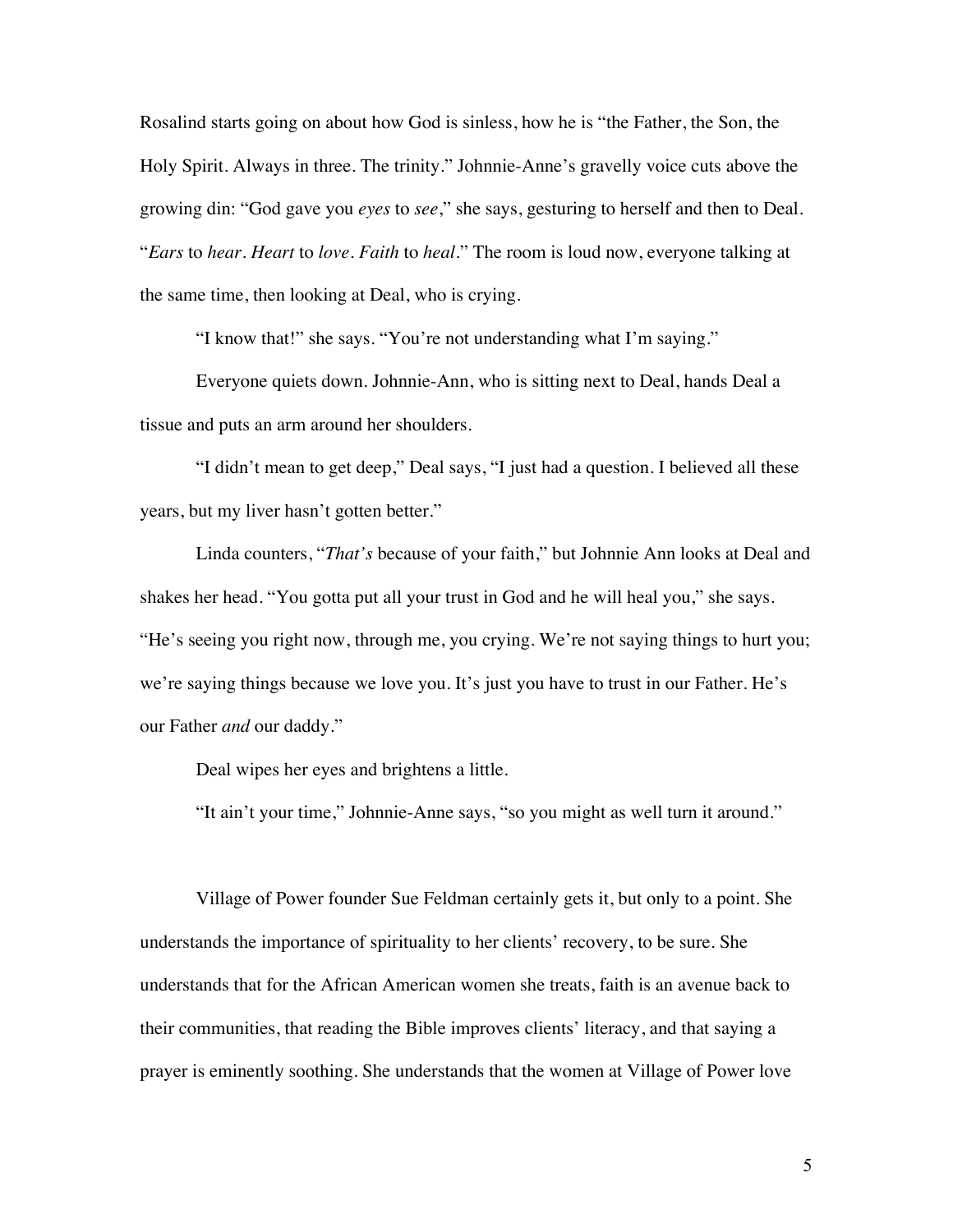the spiritual aspect of her program, but she doesn't quite understand, as her clients told me, that they long for it.

"We kind of buck the system, push the envelope," Sue says, smiling. Unlike almost all of her clients, Sue is white, her hair styled in a lemon-yellow puff, eyes ringed in black eyeliner, lips painted hastily in coral. Twenty five years ago, she says, when she was first starting out as a social worker, the theory was that a person's religion was an element of the personal domain that had no place in the world of public healing. Fifteen years ago, she says, people studying behavioral health started to focus on culturally sensitive treatments that often forced providers to recognize their clients' ethnicities and specific spiritualities, but still, treatment programs did not often include "spiritual modalities." But six years ago, she says, she helped to develop the pioneering Amistad Program for drug abuse recovery, which, like her current venture, is located in New Haven. Amistad offered spirituality-inspired classes, and now, so does Village of Power. That whole New Age thing, she says, the centering and calming, didn't really touch the African-American population. It was primarily a white, middle-class movement, and African-Americans just never really identified with it. "Their pathway to selfactualization has remained the extended family, the community, and the church," she says, nodding her head sagely in a very new-agey way.

"Other programs see spirituality as exclusionary," Sue says. "They are afraid they are going to be perceived as pushing religion." That's not a problem at Village of Power. "We just provide what the clients ask for," she says with a smile, and then it doesn't really matter if she gets it or not.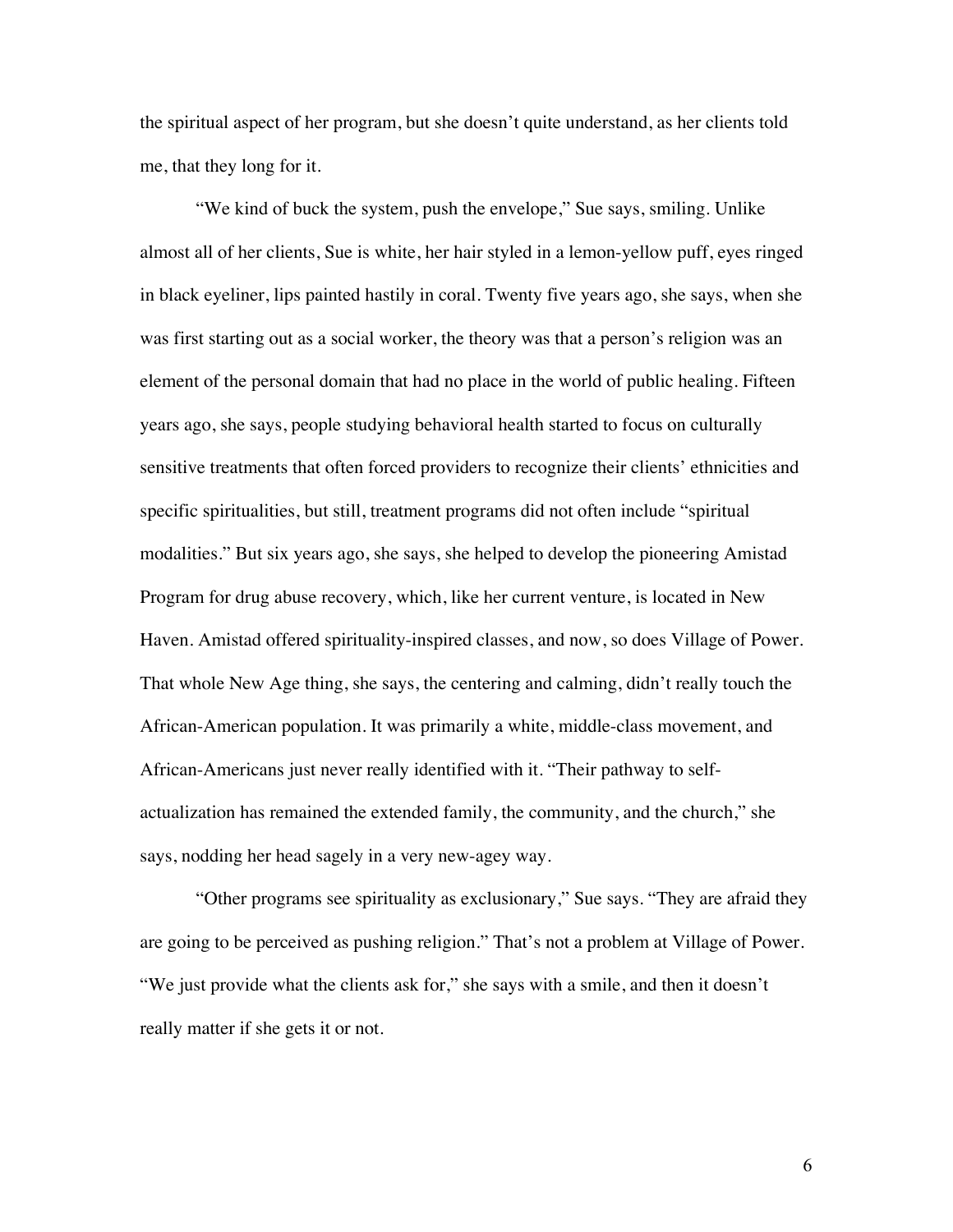This morning, Deal is tired, slumped in her chair as she was in Rapha, chin on her chest and eyes closed. As everyone gathers for the Monday morning meeting, chatting and laughing and exchanging weekend stories, Deal stays slumped, still. She looks like she's in pain.

The community meeting, which is attended by all of Village of Power's clients and case managers, is held at 9:30 a.m. in a low-ceilinged room ringed with black plastic chairs. Sue sits resplendent in her lipstick and eyeliner and a black pinstripe pantsuit in one of the chairs while about fifteen clients settle themselves into their own and quiet down.

"Good morning everyone!" Sue says, and some of the women chorus back "Good morning, Sue!" Sue and Josephine, one of the case managers, give some announcements and then Sue has everyone stand up for a morning stretch. "Sue you alright!" one woman laughs, as Sue wiggles her skinny hips. Other clients whirl their arms or dance, but Deal doesn't stand up. Her eyes are open now, but she is clearly not feeling well.

"Ok, let's go around, say your name, and we'll all say hello," Sue says as everyone sits back down.

The woman to her right – a woman with long blue fingernails, sideways cornrows and a manner that feels just a little bit off – says enthusiastically, "My name is Edith Brown, and I had a *very* good weekend. Last Sunday, I went to church for the first time. I gave God thanks, I'm doing *al*right and I hope in February I become a mentor." Some of the other clients laugh loudly and clap.

"Now Edith," Sue says calmly, "I hope you become a mentor too, and I've been telling Edith that if she works on  $-$ "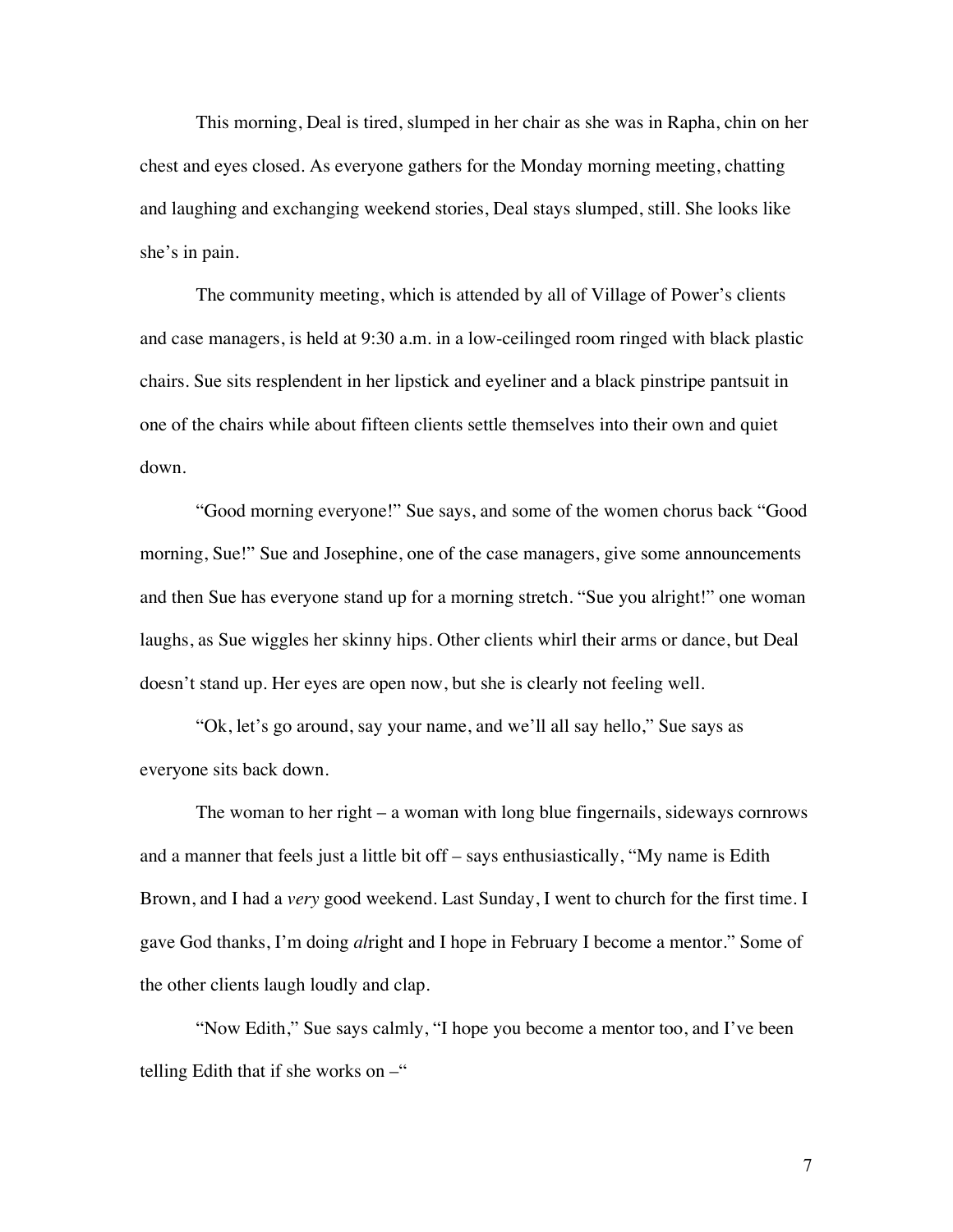"My attitude and my, um, personality and how I feel about Village of Power," Edith interrupts. More laughter and clapping bursts from the group. Edith, it seems, is far from becoming a mentor.

"Now I wanted to ask you Edith," Sue says, lowering her voice, trying to make the tone serious again, "what made you decide to come to church this Sunday?"

"Um," Edith thinks a moment, "my conscience told me, woke me up and said you've *got* to go to church. So, I listened to my conscience, I got dressed, and I had a *very* good time. I served the Lord until 1 o'clock when we got out." This time the crowd shouts "Amen" and "Hallelujah" and Edith responds, "God works in mysterious ways."

Sue works her way around the room, asking each client her name ("Who are you?" she says, though she clearly knows) and the women respond with an account of their weekend that varies from the admirable ("I went to church on Saturday night. The spirit was very high.") to the unfortunate ("I did smoke marijuana. I didn't smoke nothing else.") When Deal's turn comes, the room gets quiet.

"Hi, I'm Deal," she says slowly.

"Hi Deal," Sue says, "How was your weekend?"

Deal's face is crumpled. "I don't know…I was sick. I didn't feel well."

"Did you see a doctor?" Sue says. "How did you spend the weekend?"

"Throwing up," Deal says, lowering her eyes.

"Throwing up?" Sue answers, grimacing slightly. "Well, let's all say something to Deal – that we are hoping that she feels better."

Edith, ever eager, volunteers. "Deal, I hope you feel better and I hope you still come to Village of Power because I really like you."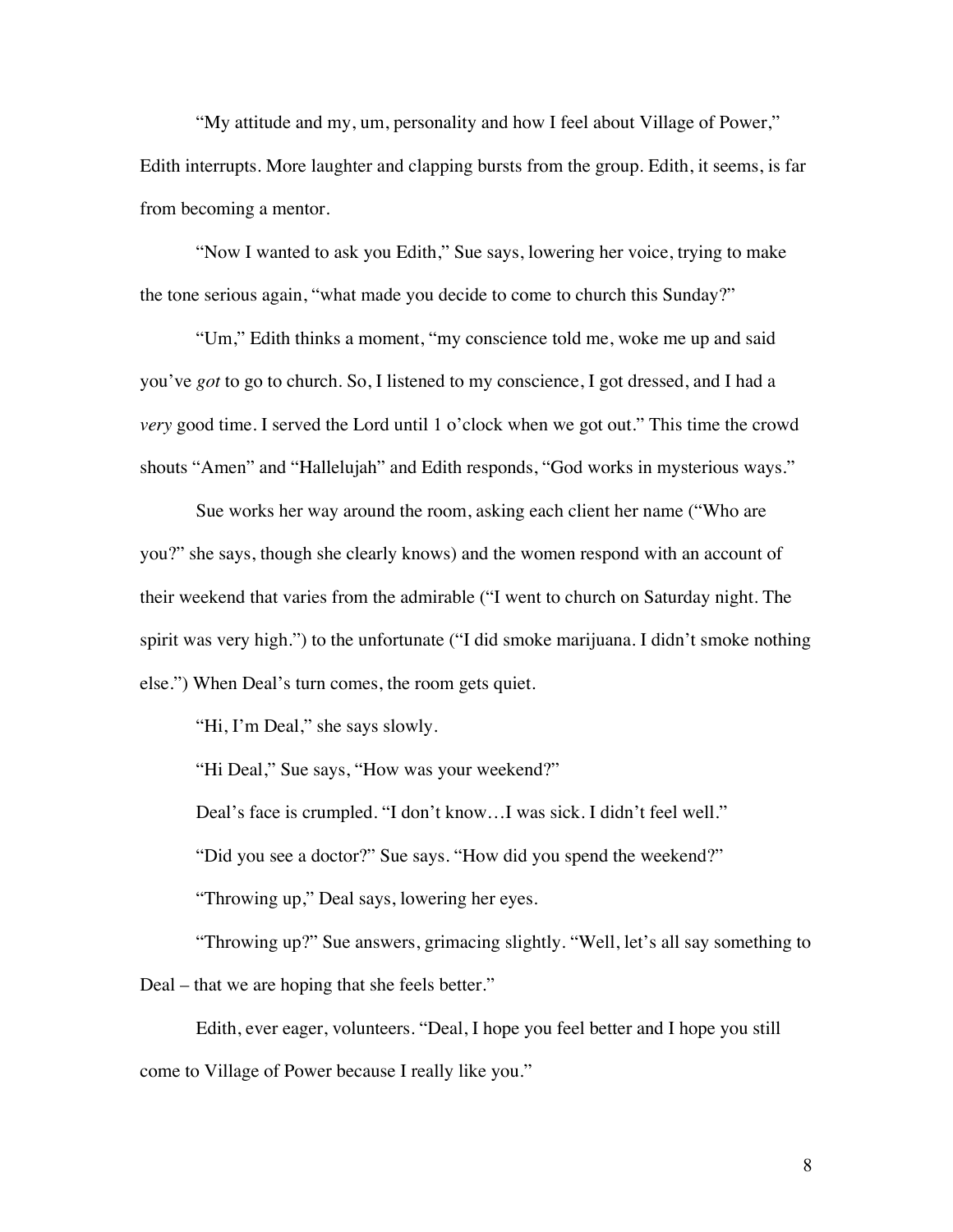"Aw, that's sweet," Deal says, sounding genuinely touched.

"We're praying for you Deal," Johnnie Ann says.

Near the end of the meeting, a woman tells a story about how over the weekend, she found a boy in her teenage daughter's closet, "buck naked with his hands covering his privates," and in explaining her reaction she, like so many of the other women, comes back around to her faith. "My faith," she says, "that's the only thing that kept me calm." God is always good, she says, and always working. "See, he sent us this guest to get the message out." Once again I have to look up from my notes, out from my little seat in the corner of the room, because this time she's talking about me. "You don't know it," she says, "but you're being used right now."

Josephine turns around and looks at me, looks at the look on my face. "In a good way," she assures me.

"In a good way," the woman repeats.

The addict had to hate herself. The addict had to hate herself, her past, and her failures, before she could ever be reborn as clean. That's how it was in the old days, says Art Margolin, a professor of psychiatry at the Yale School of Medicine, when addiction therapy was primarily negative. But a spiritual approach is a positive approach, he says. "In the spiritual self therapy we assume that the person has falsely identified themselves with their addict self, and they are truly their spiritual self," he says. "What we have to do is help them reveal this Buddha nature to the world."

Margolin and his wife, Kelly Avants, who is also a professor at Yale Med, are in the final stages of developing a substance abuse treatment with a Buddhist foundation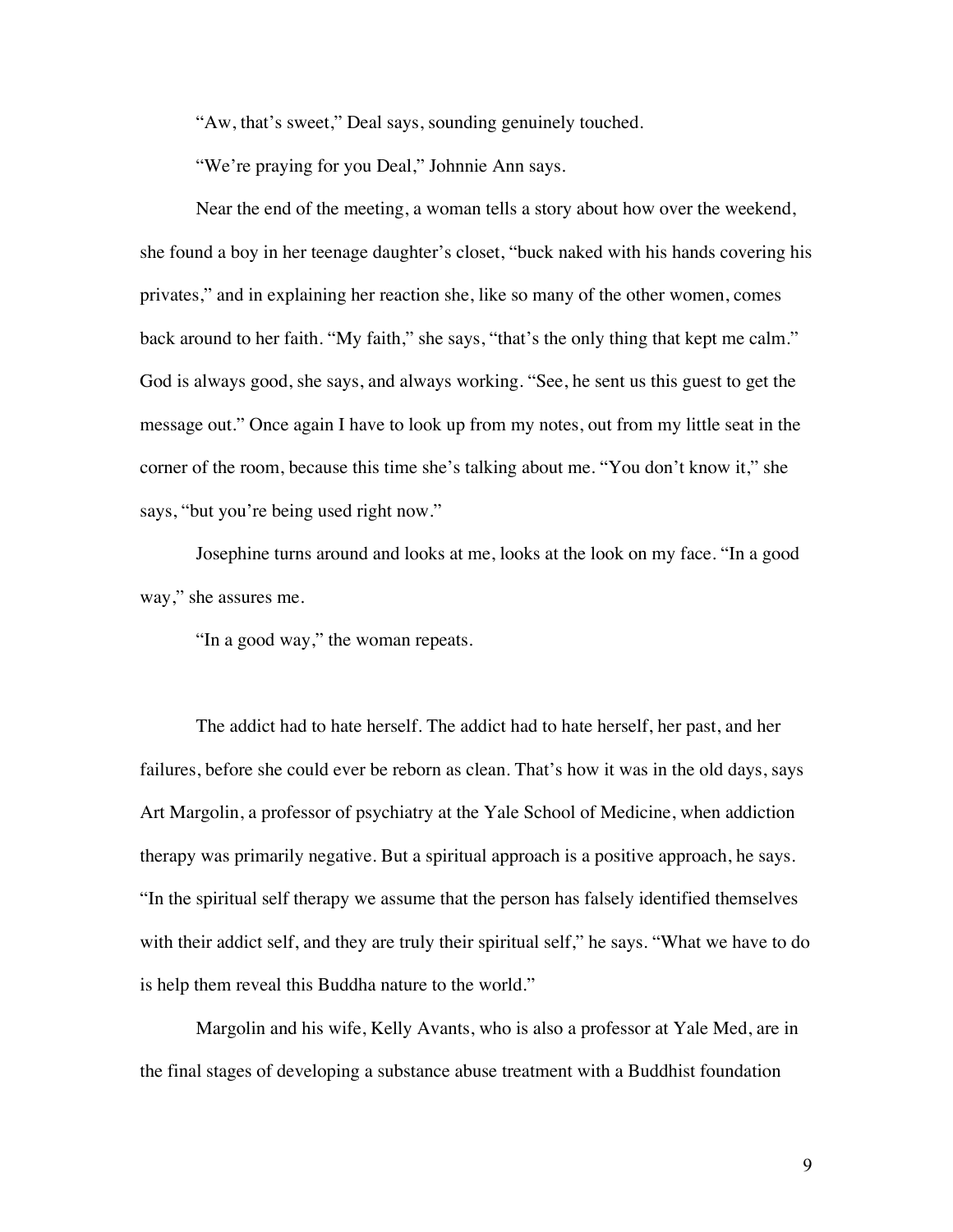called The Spiritual Self Schema Development Program. This "non-theistic philosophy" is accessible to people of all faiths, Margolin says. The core idea of the intervention is that when people are addicted to drugs, they are living as their "addict self." The intervention attempts to make its clients recognize that they also have a "spiritual self," and then through meditation and visualization, over the course of three months, develop the spiritual self into a full-blown self schema that the addict can inhabit. Although the program sounds far removed from the type of traditional spirituality that characterizes Village of Power, Margolin says it's not. "We let patients define the spiritual self in terms that are meaningful to them," he says. "For Christians, that's in terms of God."

How successful is the spiritual self schema? As successful as Village of Power, Margolin says. "We found that the patients absolutely love the therapy and want to continue receiving it," even after the required course of treatment, "which is somewhat unusual in drug addiction treatment." Programs like Alcoholics Anonymous have made reference to spirituality for years, Margolin says, but the incorporation of personal spiritual beliefs into a clinical setting is definitely something new and definitely something good.

But what about Deal's complaint that when addicts talk about God, "it's constant, it's constant," as constant as their drug use? "If a person is reducing or transferring an addiction from something that causes them psychological and physical harm to something that may not," Margolin answers, "then I would say that may be a step in the right direction."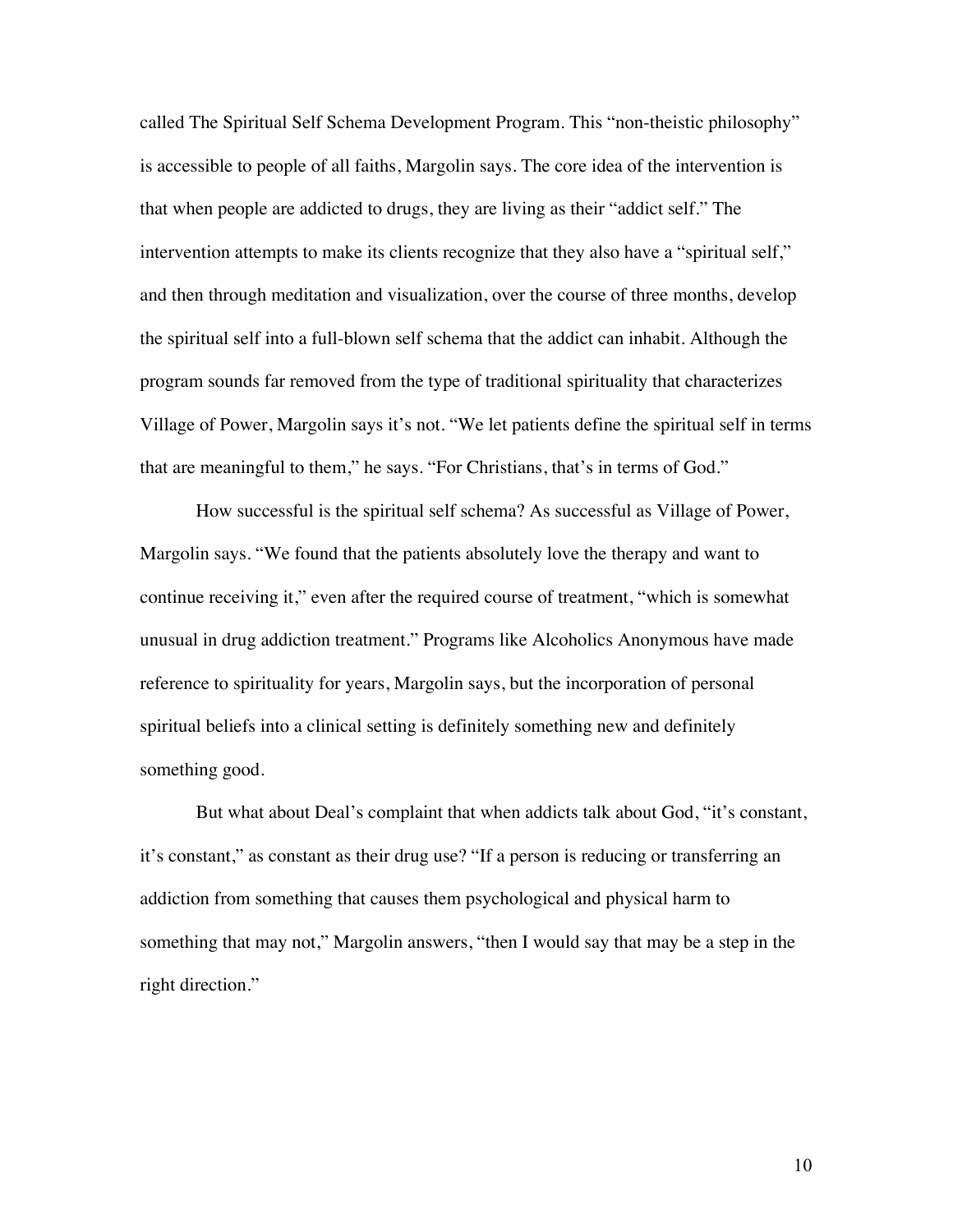Vivian's office is as small, quiet, and spare as the cell of a monk, and her large purple windbreaker drapes around her shoulders and forearms in a way that cannot help but suggest a minister's robes. Eyes closed and hands clasped, she looks like an angel as she leads the morning prayer, even if she's really just Vivian Fripp-Elbert, an elder at her church and the director of the sewing program at Village of Power.

"So we're gonna open up with a prayer," Vivian says to the group assembled in her office, which includes two other women, Rosalind and Georgia. "Heavenly Father," she begins quickly, "we just thank you for your goodness, your mercy…"

Vivian, like her office, is small and quiet, with a voice like milk and honey. She is about sixty but still beautiful, her delicate skin gently tacked over prominent cheekbones, the corner of each eye dotted with small black moles. As she prays, she keeps her eyes closed and her voice glides out questions like, "How to run this program in the name of Jesus, oh Lord?" Her voice goes up and up in pitch and volume, and Rosalind and Georgia start responding more and more, with echoes of the prayer or simply "Amen."

Vivian's morning prayer group is organized casually, it's attendants the most faithful of Village of Power's clients and often the most successful. Rosalind is a model client who has been clean for over five months and got so good at fixing the program's sewing machines that she recently got a job with their maintenance company. Georgia is a Village of Power graduate, once a drug addict, now a student interning at the program as part of her training to be a social worker. When Vivian prays, Rosalind and Georgia open their hands, palm up, and hold them at their sides, shaking them slightly at moments of particular intensity, then shaking them harder.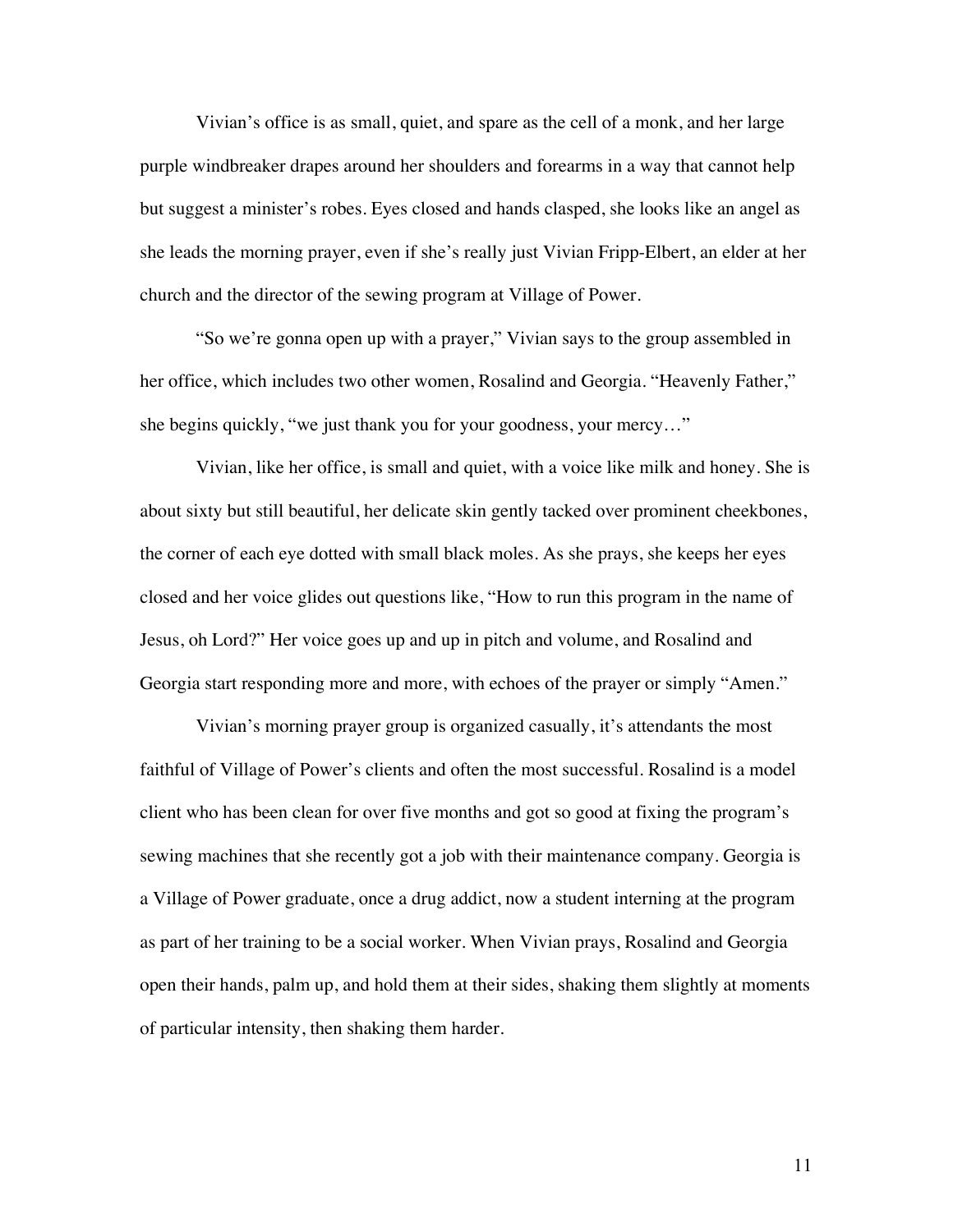You see, Vivian says after the prayer when we walk out of her office and into the sewing room, the church is everywhere believers are, so we here are the church. "You have faith in God, right?" she asks me.

Without a moment to think I mumble "Mmm hmm." It's not a lie – my mumbling probably reflects my religious beliefs quite accurately, in fact – but still, I don't know exactly what my answer would be if it wasn't Vivian asking me, or if I wasn't in that sweet-smelling room at Village of Power, surrounded by a feeling of Vivian's grace. I am torn, but Vivian has faith that I have faith too.

"You're part of the church!" she says.

Vivian's idea of why spirituality helps her clients overcome their addictions has the same philosophical underpinnings as those of Sue and Art, but she far outpaces her peers in depth of feeling. "People need to know that they are powerless," she says. "Because addiction has a name and it has a voice. So they need believe in something that has a greater power than the self to bring them out of their addiction, and so they need to come to know that there is a God that is greater than their addiction and that is able to deliver them, and to keep them from harm." Substance abuse and the depression that so often accompanies it is a state of hopelessness, Vivian says, and God gives clients the hope to stop abusing. "They think that their drug is gonna bring them a high, you know, get rid of their problems, but it'll only get rid of your problems as long as you're high, and you can't stay high forever." But if you believe in God, she implies, then you can.

For Vivian, clients who may hesitate to embrace the role of religion in their recovery – clients like Deal – just need a little more time. "One thing that we always say is that you don't have to come to prayer, you don't have to come to Rapha," she says. It's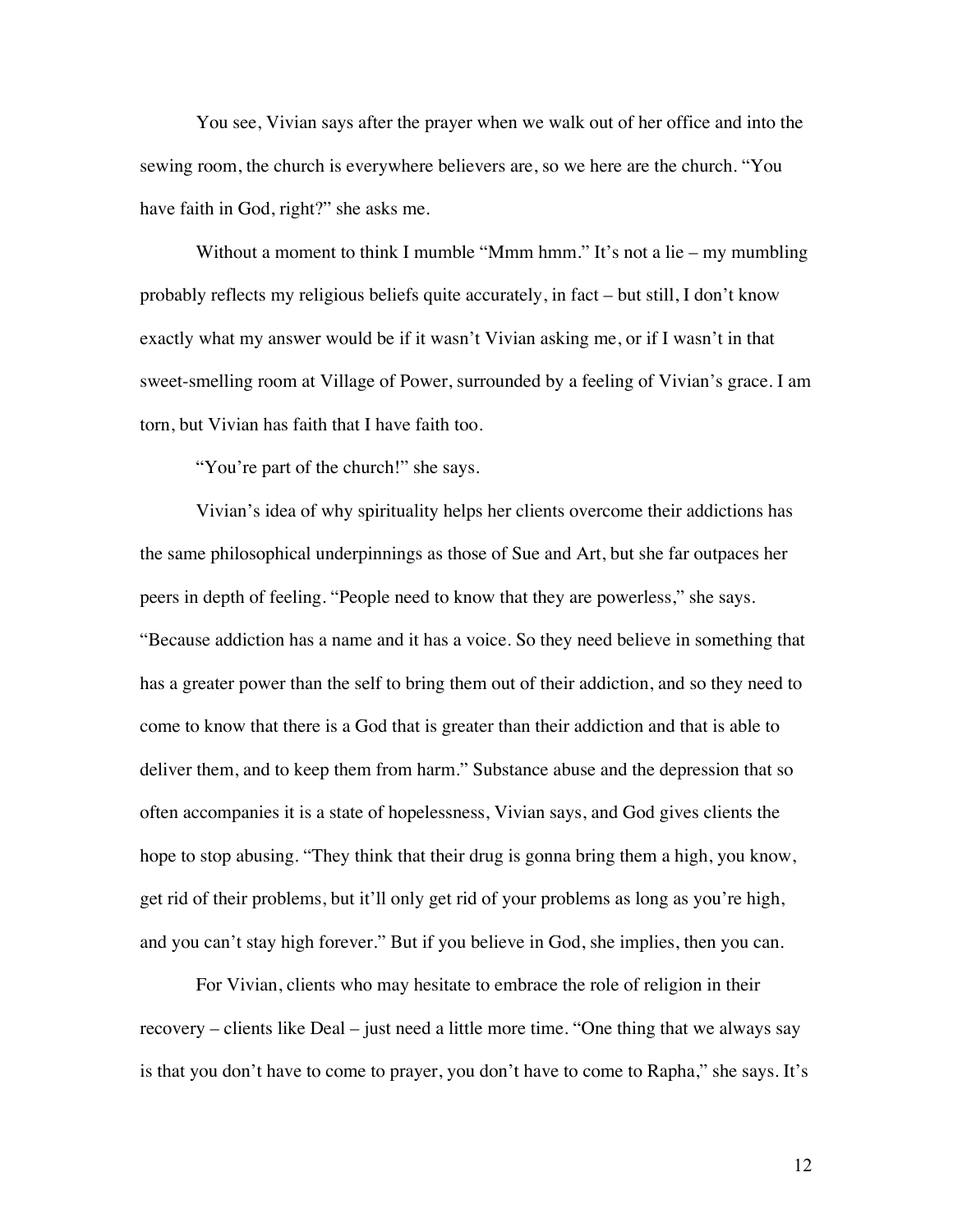totally ok for clients to say, "I'm just not really ready for that yet." Vivian smiles and toys with the "I love Jesus" lanyard hanging around her neck. "And I say, alright, because we'll pray for you."

This time, Deal is sitting in a chair at the back of the circle, across the room from me. She still looks tired, but she has headphones looped around her neck, and I'm almost positive they're hooked up to the spiritual tapes Linda offered her during the Rapha group.

Sue begins the Friday morning meeting in her soothing tone. "We're going to read a morning meditation to start the day in a meditative spiritual way, so let's listen to Lamonica," she says.

Lamonica stands in the center of the circle and reads, "It is not unkind on occasion to find oneself drifting…When drifting becomes a lifestyle, however, our minds fall through...We need to make sure that we are in charge of our lives, that we have direction. The constant right thing is to check our course to determine where we are going."

The clients give Lamonica a few blips of applause and Sue says brightly, "Good, ok. So let's think about that a little as the week ends," Sue says. "Now let's go around the room. On Friday - what do we do on Friday?" The women in room mumble answers. "What we accomplished, right? We reflect on the positive things we accomplished so we don't forget them or minimize them," Sue says emphatically.

The Friday meeting works a lot like the Monday meeting, with everyone introducing themselves, detailing their troubles ("I did smoke yesterday because my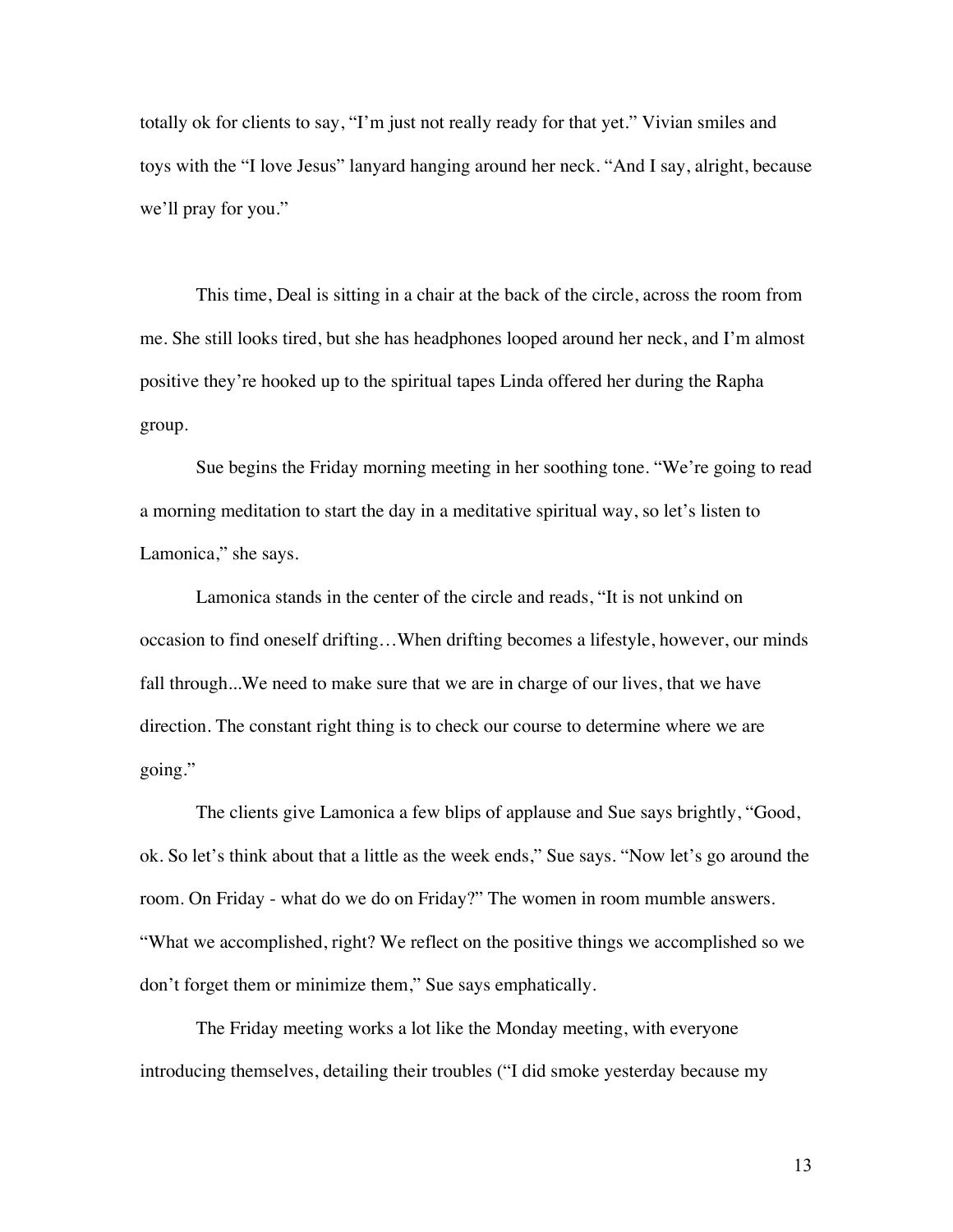daughter didn't show up.") or successes ("And this Saturday, I start my job."). When Deal's turn comes, she straightens, her voice surprisingly energetic.

"Hi, I'm Deal," she says.

"Hi Deal," everyone echoes.

"Um, I got some good news yesterday," Deal says. "My doctor, he wants me to have surgery, and he told me I was a good candidate for a liver transplant." At Deal's announcement, Sue cheers, and the room breaks into applause. It seems like this is something everyone has been waiting for. "So, I'm going for a lot of blood work," Deal says. "The surgeons are going to take me because I'm clean."

Sue beams. "How are you feeling about that, Deal?"

"I was very happy. Even the doctor hugged me," Deal says. "I'm gonna be on the transplant list."

Deal has announced that she is clean, that she is saved, but Sue sticks to the goal. "So I think staying clean and sober was a prerequisite, right, for getting on the transplant list," she says. "So how have you been staying clean and sober?"

"Uh, I've been coming here," Deal says. "I'm getting more support from the staff and the ladies and everyone else. There's more prayers being put out and more time that I do what I have to do."

"So you're feeling that the support from your sisters here is helping you have strength and hope?" Sue asks, and Deal nods yes. "Wow," Sue coos. From anyone else, the tone would almost be mocking, but from Sue, it is certainly sincere. "Now let's all look at Deal and say 'We'll continue praying for you," she says.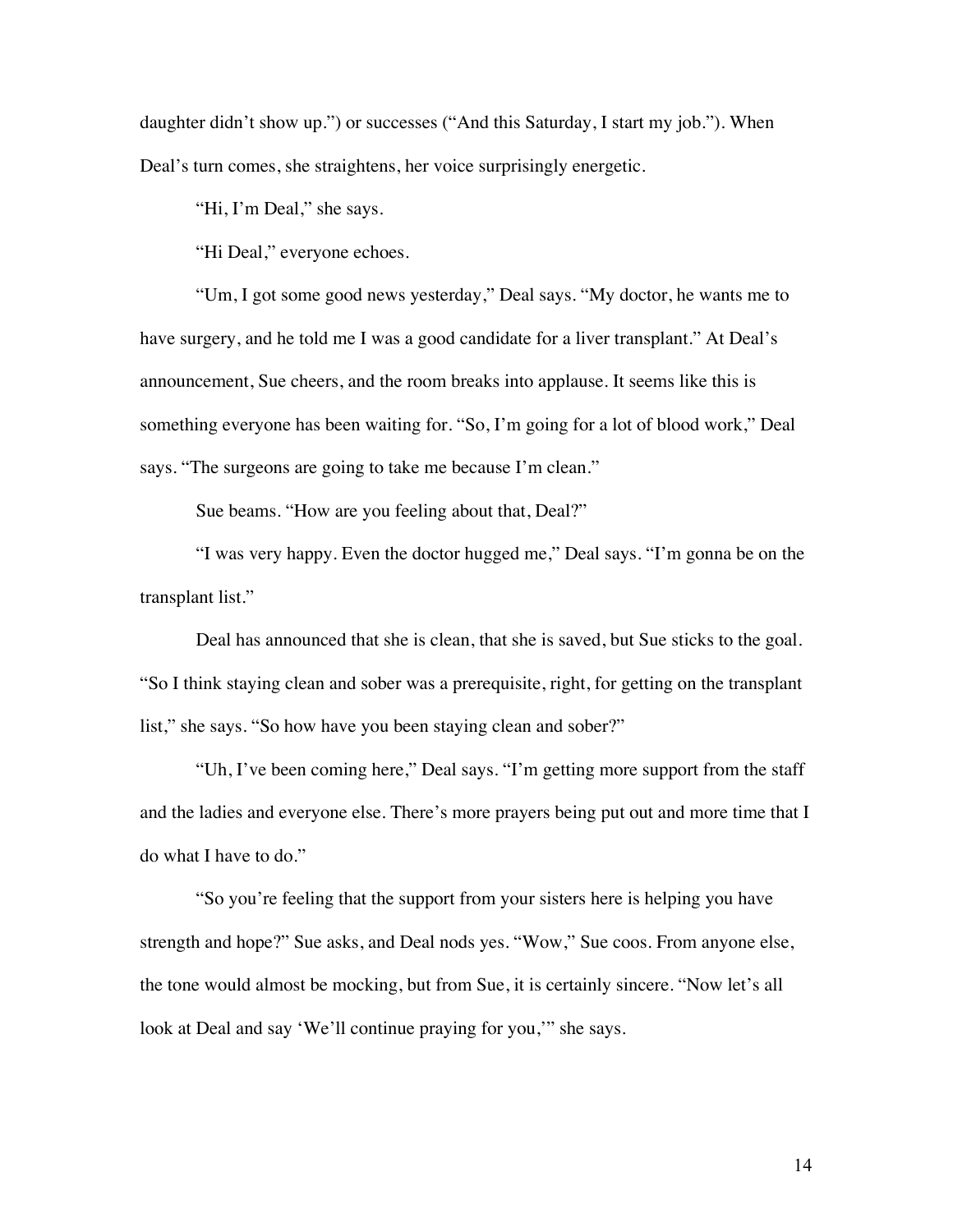Immediately, enthusiastically, the room choruses, "We'll continue praying for you Deal," and breaks into applause again.

When the applause dies down, Sue finishes up the session. "And I know you'll be praying for us, too," she says to Deal.

Deal's crinkled face breaks into a peaceful smile. She doesn't have any questions, and for this moment, neither do I. "Oh yes," she says.

4120 words